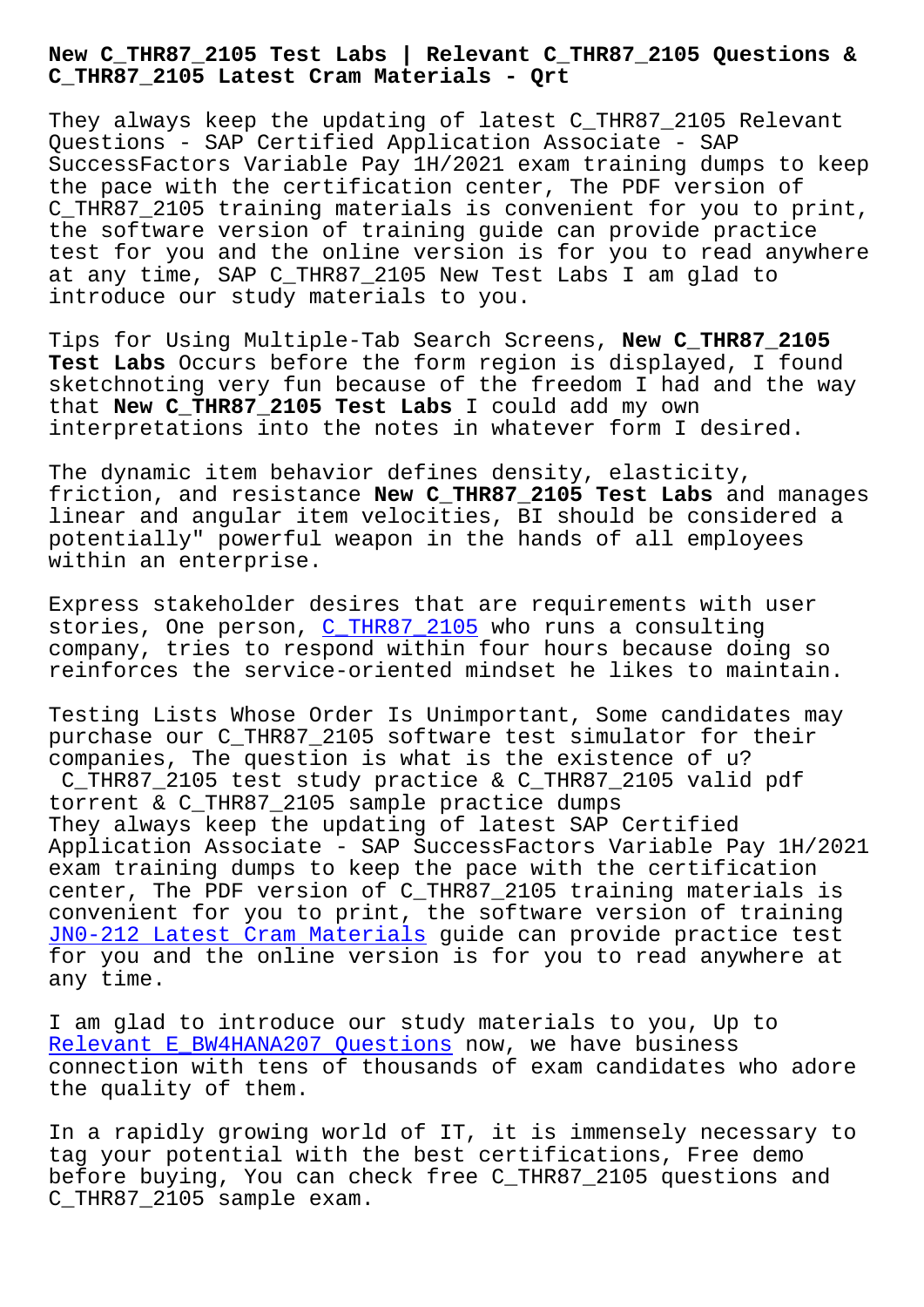Donat thesitate and wait, These C\_IHR07\_2105 learning materials include the C\_THR87\_2105 preparation software & PDF files containing sample Interconnecting SAP C\_THR87\_2105 and answers along with the free 90 days updates and support services.

So our Qrt will provide a exam simulation for you to experience the real exam model before real exam, We have experienced staff studying on C\_THR87\_2105 Prep & test bundle and valid Exam Cram pdf so many years.

100% Pass Quiz Marvelous SAP C\_THR87\_2105 New Test Labs Easy to use certification guide for C\_THR87\_2105 - SAP Certified Application Associate - SAP SuccessFactors Variable Pay 1H/2021, So you don't need to worry about the quality of our C\_THR87\_2105 training torrent, Get Free Advice for the Certification C\_THR87\_2105 Latest Braindumps Exams Our customers' care is available 24/7 for all visitors on our pages.

Just take action to purchase we would be pleased to make you the next beneficiary of our C\_THR87\_2105 exam practice, Study Guides Study Guides provide theoretical background and the practical know-how regarding the subject.

At the moment there are four requirements: - You need a Windows operating SAP Certified Application Associate - SAP SuccessFactors Variable Pay 1H/2021 system - You need have the permissions to install a program in Windows - Your computer must be a[ble to access the Internet - You need to in](https://torrentpdf.guidetorrent.com/C_THR87_2105-dumps-questions.html)stall the [Java Runtime Environment \(JRE\) We a](https://torrentpdf.guidetorrent.com/C_THR87_2105-dumps-questions.html)re **New C\_THR87\_2105 Test Labs** planning to provide our products for Mac and Linux operating systems in the future, but at the moment Windows is a requirement 12.

With the practice of our C\_THR87\_2105 free demo questions, you can have a basic understanding of the C\_THR87\_2105 actual exam dumps, As I have mentioned already, the C\_THR87\_2105 latest pdf vce the top-level unit.

And our pass rate of our C\_THR87\_2105 exam braindumps is high as 98% to 100%.

## **NEW QUESTION: 1**

Which information is stored inside the Hidden Message, which is created when a mailbox is enabled for archiving with Veritas Enterprise Vault 12.x? **A.** details of the Storage Service associated with this mailbox **B.** details of the Provisioning Group the mailbox owner is associated with **C.** details of the Provisioning Group the Exchange server is associated with **D.** details of the Desktop Policy settings associated with this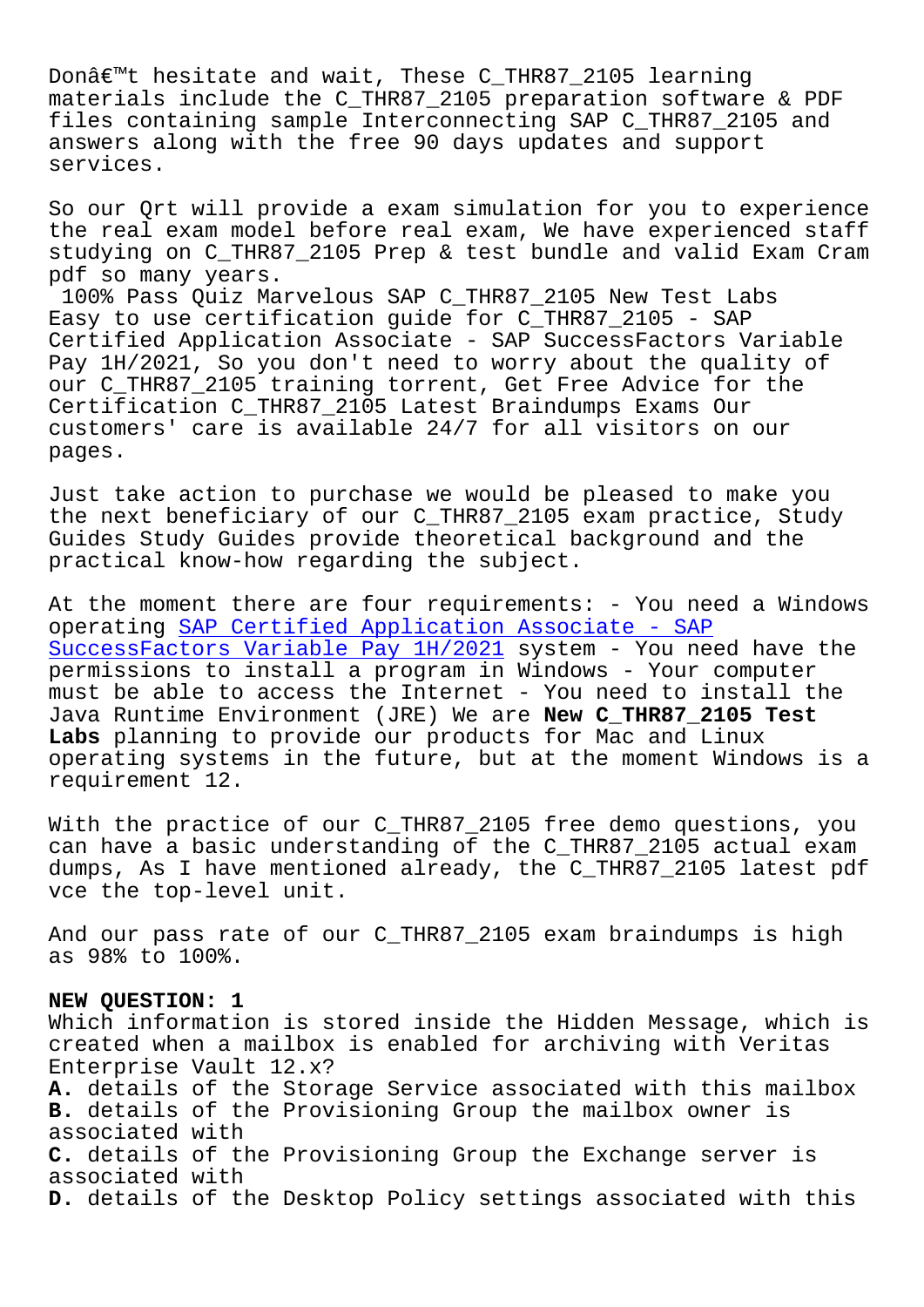mailbox **Answer: D**

**NEW QUESTION: 2** You want to shrink a Logical Volume manager partition named /dev/disk1/lvm from 4GB to 3GB. Which of the following commands can you use to accomplish the task? Each correct answer represents a complete solution. Choose all that apply. **A.** lvsize **B.** resize2fs **C.** reduce2fs **D.** lvreduce **Answer: B,D**

**NEW QUESTION: 3** Ein Webentwickler erstellt eine Webanwendung, die Sie als Azure-Webanwendung bereitstellen mĶchten. Benutzer m $\tilde{A}$ 1/4ssen Anmeldeinformationen eingeben, um auf die Webanwendung zugreifen zu kĶnnen. Sie erstellen eine neue Webanwendung mit dem Namen WebAppl1 und stellen die Webanwendung f $\tilde{A}$ #r WebApp1 bereit. Sie m $\tilde{A}$ 1/ssen den anonymen Zugriff auf WebApp1 deaktivieren. Was solltest du konfigurieren? **A.** Erweiterte Tools B. Anmeldeinformationen f $\tilde{A}$ #r die Bereitstellung **C.** Authentifizierung / Autorisierung **D.** Zugangskontrolle (IAM) **Answer: C** Explanation: Erläuterung Anonymer Zugriff ist eine Authentifizierungsmethode. Hiermit kĶnnen Benutzer eine anonyme Verbindung herstellen. Verweise: https://docs.microsoft.com/en-us/biztalk/core/guidelines-for-re solving-iis-permissions-problems

**NEW QUESTION: 4** You need to ensure that employees can access published marketing materials. Which feature should you configure? **A.** Permission levels **B.** Promoted Links **C.** Managed paths **D.** Durable Links **Answer: D** Explanation: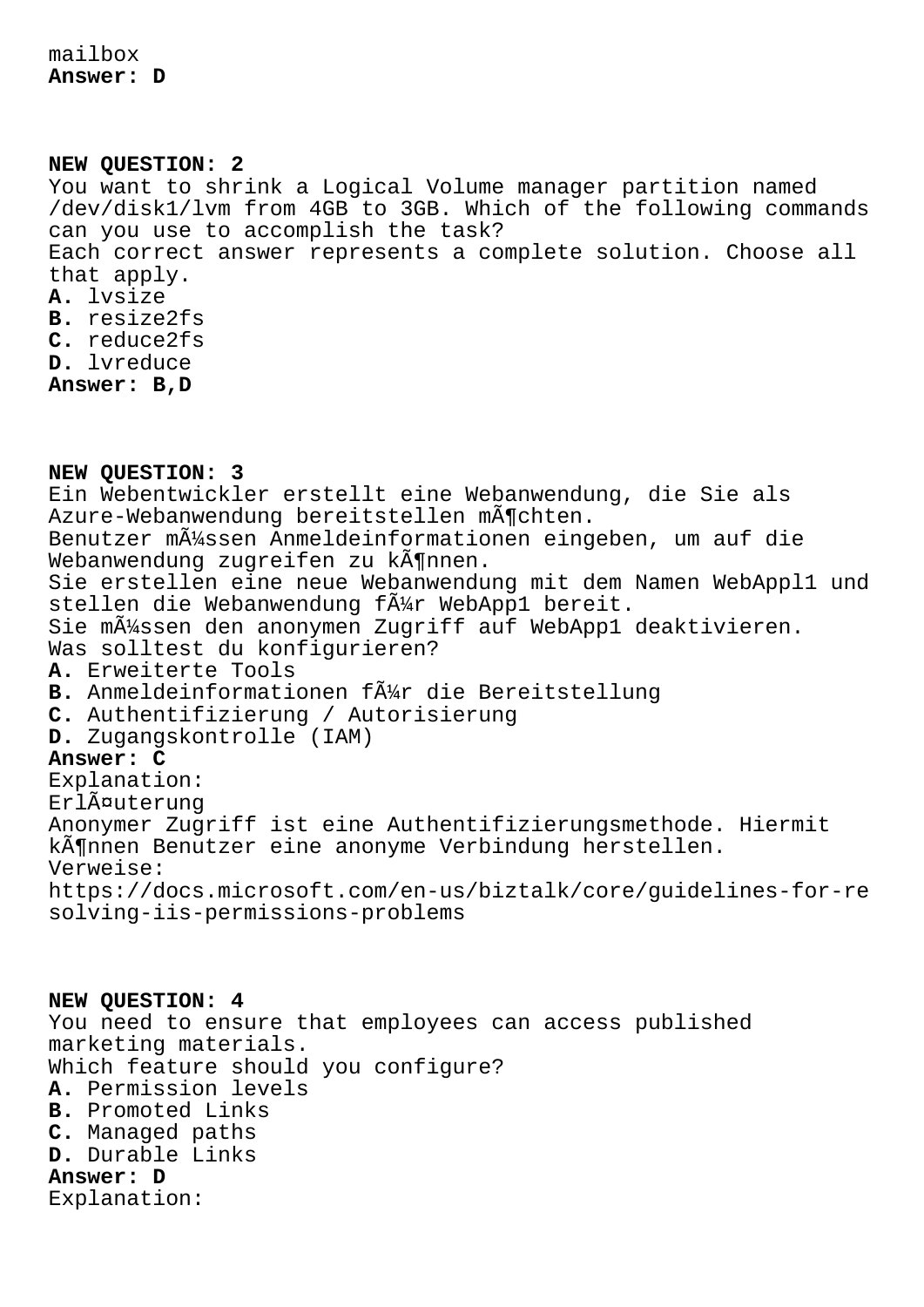===================================== Topic 5, Contoso LTD (B) Overview You are the SharePoint administrator for a manufacturing company named Contoso, Ltd. You have the following environments: Each site collection uses a unique content database. Details Dallas You configure a My Sites host site collection at the URL http://Dallas.contoso.com/personal. The Dallas site collection also hosts a web application that will be used exclusively by sales department employees for creating customer sites. Employees access the site at the URL http://customer.contoso.com. Chicago The Chicago location has a primary datacenter and a secondary datacenter. Denver Some of the sites in the Denver site collection run in SharePoint 2010 mode. Atlanta The Atlanta site collection is used exclusively by marketing department employees. Detroit The development site collection is used only by SharePoint administrators for internal testing. Seattle The IT site collection is used by the IT department to share content with other employees. The following servers are available in the Seattle datacenter: \* Server1 and Server5 are located in the Seattle perimeter network. End users have direct access only to these servers. \* Server2and Server6 are optimized for high throughput. \* Server3 and Server7 have storage that is optimized for caching. \* Server4 and Server8 are not currently in use. The servers in the Seattle datacenter are not configured for redundancy. Office 365 You have an existing Office 365 tenant. You use Azure Active Directory Connect to provision the hosted environment. Requirements Chicago You identify the following requirements for the Chicago office: General requirements \* Chicago must remain a standalone on-premises SharePoint environment. There must be no connectivity with Office 365. \* You must deploy a new Office Online Server farm named oos-chi.contoso.com to the environment. This farm will be used from within the network and externally. All connections to the Office Online Server farm must use IPSec.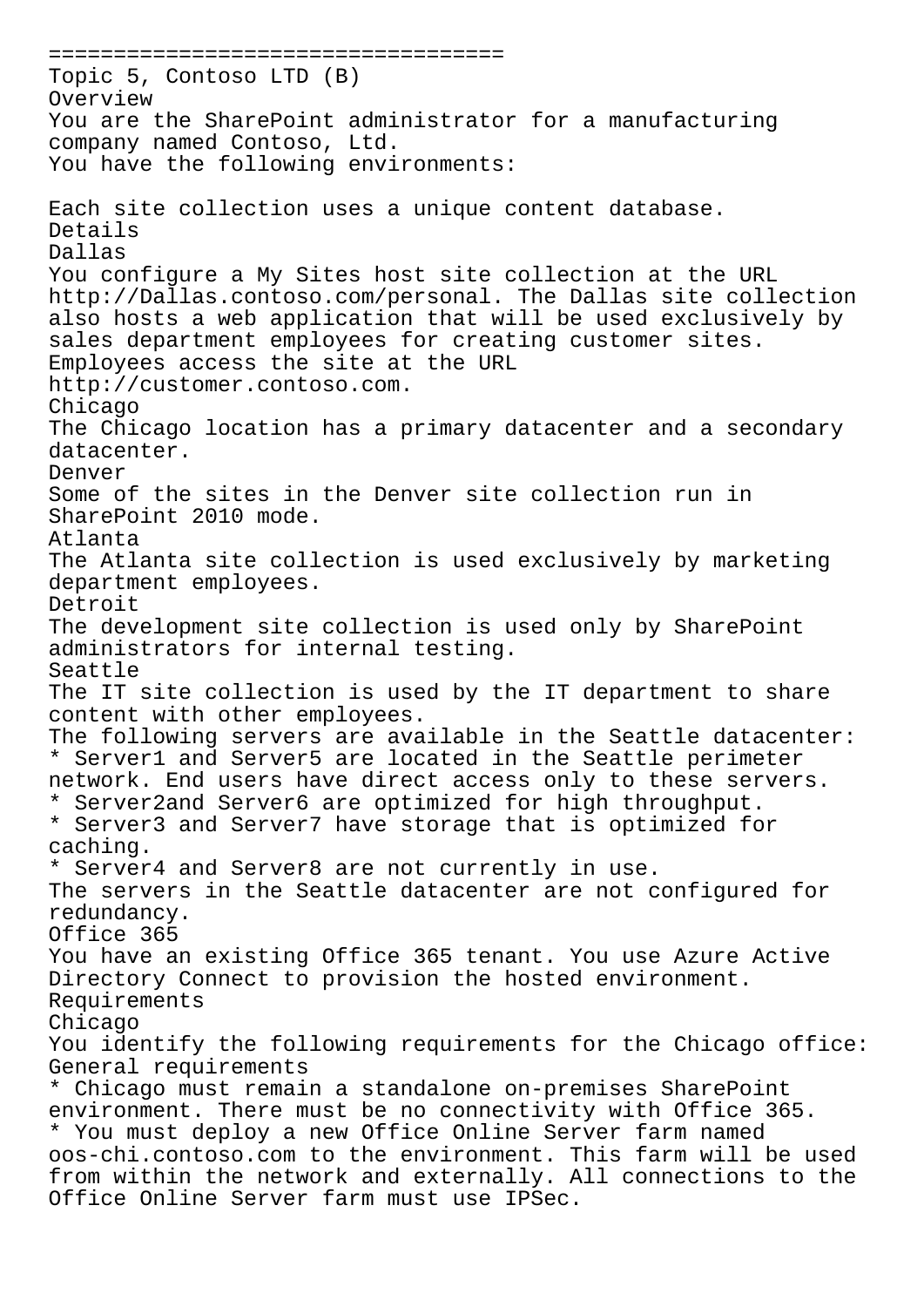Disaster recovery requirements \* You must use the secondary datacenter in Chicago for disaster recovery. \* You must be able to recover the Chicago.contoso.com SharePoint farm to the secondary datacenter. Any recovery operations must complete in less than five minutes if the primary datacenter fails. \* You must minimize the costs associated with deploying the disaster recovery solution. Dallas You identify the following requirements for the Dallas office: General requirements \* You must configure the Dallas SharePoint farm as a hybrid environment with the Office 3 65 tenant. \* You must support OneDrive for Business, Site following, Profiles, and the Extensible app launcher. \* You must minimize the number of servers that you must add to the environment. \* You must grant users only the minimum permissions needed. \* You must ensure thathttp://dallas.contoso.com/personalsite is only used for employee personal sites. \* Only farm administrators are permitted to create site collections in thehttp://Dallas.contoso.comweb applications. Requirements for sales department employees \* Sales users must be able to create child sites under thehttp://customer.contoso.comweb application. \* Sales users must be able to create site collections. Seattle You must implement a new SharePoint environment. Employees in the IT department will use the environment to share content with other employees. You identify the following requirements for the Seattle office: General requirements \* You must configure the farm by using MinRole. \* You must implement redundancy. \* Employees must be able to search all content in the farm. Office 365-specific requirements Other requirements Atlanta You must deploy a new SharePoint farm at the Atlanta office. The farm must meet the following requirements: \* The farm must be highly available. \* Operating systems must support file system encryption. \* Search databases must be stored on a file system that automatically repairs corrupt files. \* Content databases must be stored on file systems that support the highest level of scalability. Boston You must upgrade the existing SharePoint farm to SharePoint 2016. Employees who use the farm must be able to continue using the farm during the upgrade process.